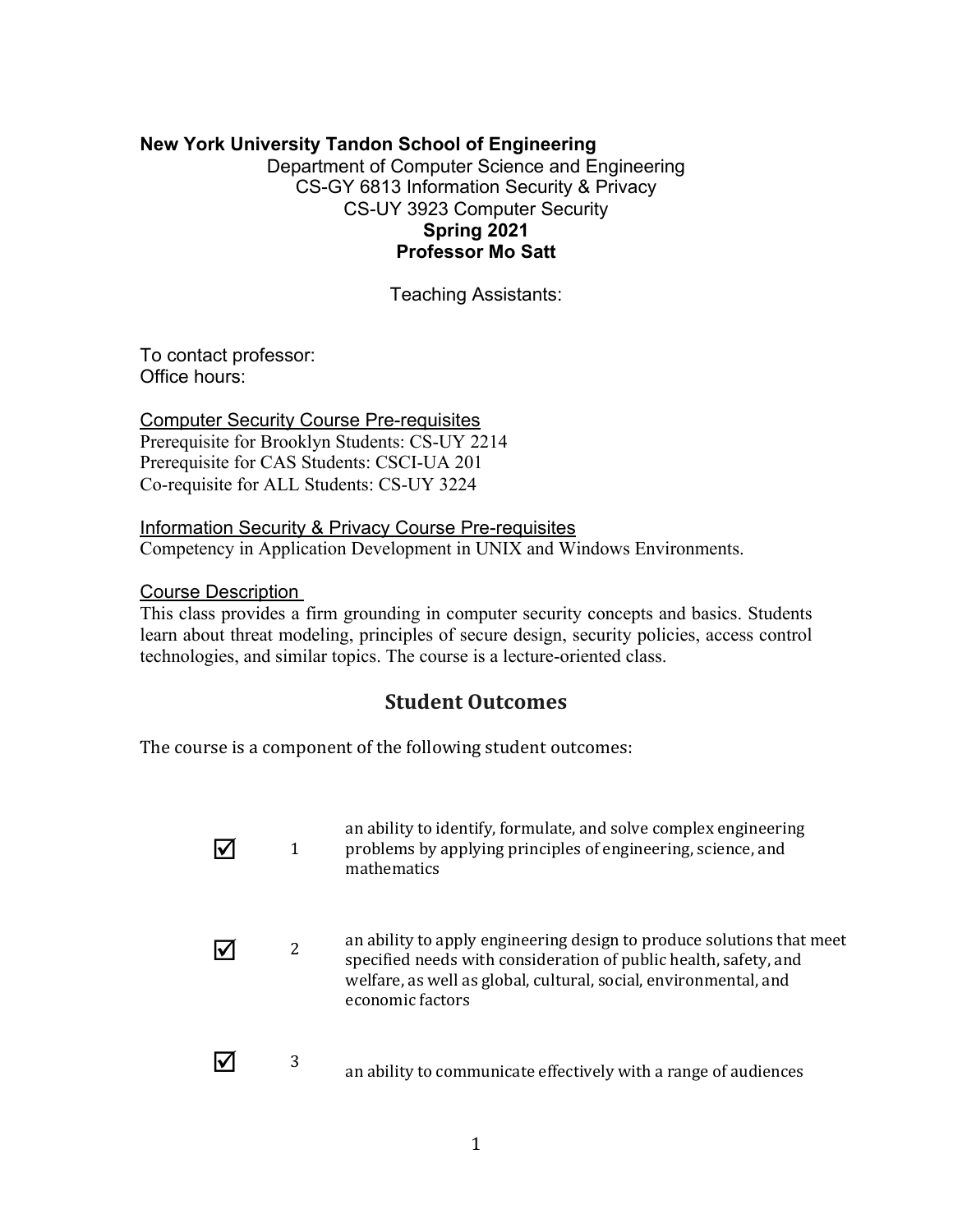| 4 | an ability to recognize ethical and professional responsibilities in<br>engineering situations and make informed judgments, which must<br>consider the impact of engineering solutions in global, economic,<br>environmental, and societal contexts |
|---|-----------------------------------------------------------------------------------------------------------------------------------------------------------------------------------------------------------------------------------------------------|
| 5 | an ability to function effectively on a team whose members together<br>provide leadership, create a collaborative and inclusive environment,<br>establish goals, plan tasks, and meet objectives                                                    |
| 6 | an ability to develop and conduct appropriate experimentation,<br>analyze and interpret data, and use engineering judgment to draw<br>conclusions                                                                                                   |
| 7 | an ability to acquire and apply new knowledge as needed, using<br>appropriate learning strategies.                                                                                                                                                  |

## Course Objectives

By the end of this course students should be able to:

- Think with a security mindset while remaining ethical.
- Describe the problems of physical security and online security.
- Use the security design principles.
- Explain the core concepts of access control, reference monitors, and security policies that are commonly used in modern OSes.
- Analyze and implement the basic secure systems.
- Compare different virtualization techniques and explain how they impact security and efficiency.

#### Course Structure

This course lectures are conducted entirely online, which means you do not have to be present on campus. You will also participate in the course discussions and complete online labs and programming labs using NYU Classes at: https://newclasses.nyu.edu .

Readings are online journal articles provided in each lecture.

You can access NYU's central library here: http://library.nyu.edu/ You can access NYU Tandon's Bern Dibner Library here: http://library.poly.edu/ Grade Calculation Exam 1 : 20% Exam 2 : 20%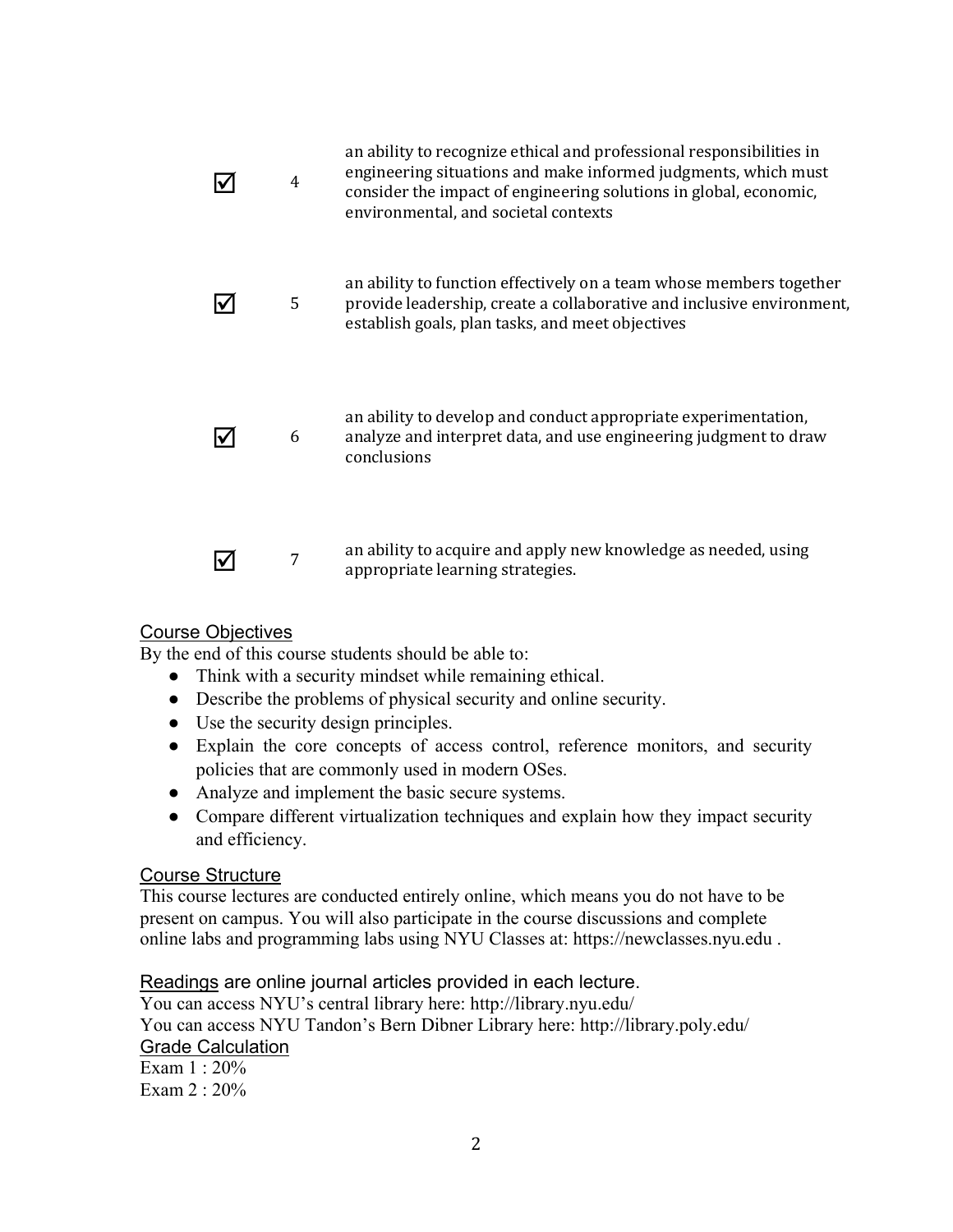Final Exam: 25% Discussions:  $5\%$ Online Labs: 15% Programming Labs: 15%

#### Course requirements

#### **LEARNING TIME RUBRIC**

| <b>Learning Time</b><br><b>Element</b> | Asynchronous*/<br>Synchronous** | <b>Time on Task</b><br>for Students<br>(weekly) | <b>Notes</b>                                                                                                              |
|----------------------------------------|---------------------------------|-------------------------------------------------|---------------------------------------------------------------------------------------------------------------------------|
| Lecture                                | Synchronous                     | 2.5 hours                                       | Students should make every<br>effort to attend class on time.                                                             |
| <b>Discussions</b>                     | Asynchronous                    | 0.5 hours                                       | Students discuss the instructor's<br>questions for each lesson.                                                           |
| Online Labs                            | Asynchronous                    | $1.0$ hour                                      | Students independently work on<br>Online cybersecurity labs.<br>Students will submit a<br>screenshot of their completion. |
| Programming<br>Labs                    | Asynchronous                    | 1.0 hour                                        | Students independently work on<br>programming labs. Students will<br>submit their code to NYU<br>classes.                 |

\*Asynchronous learning is defined as any non-real time student learning, such as recorded lecture, podcast, interactive module, articles, websites, etc. This also includes any student-to-student or faculty-to-student communication that may happen with an asynchronous tool, such as discussion board, chatroom, e-mail, text, etc. \*\*Synchronous learning is defined as any real-time student-to-student and/or facultyto-student learning, such as an instructor-led lecture, live webinar session or other video/audio communication service.

#### **COURSE COMMUNICATION**

#### **WEEKLY OFFICE HOURS**

The Teaching Assistant (TA) will be available for weekly office hours by appointment. To schedule an appointment with your TA, or to ask any questions about the course content, please email them.

## **Course Schedule:**

| Lecture | m<br>Topic(s) | –<br>Date |
|---------|---------------|-----------|
|---------|---------------|-----------|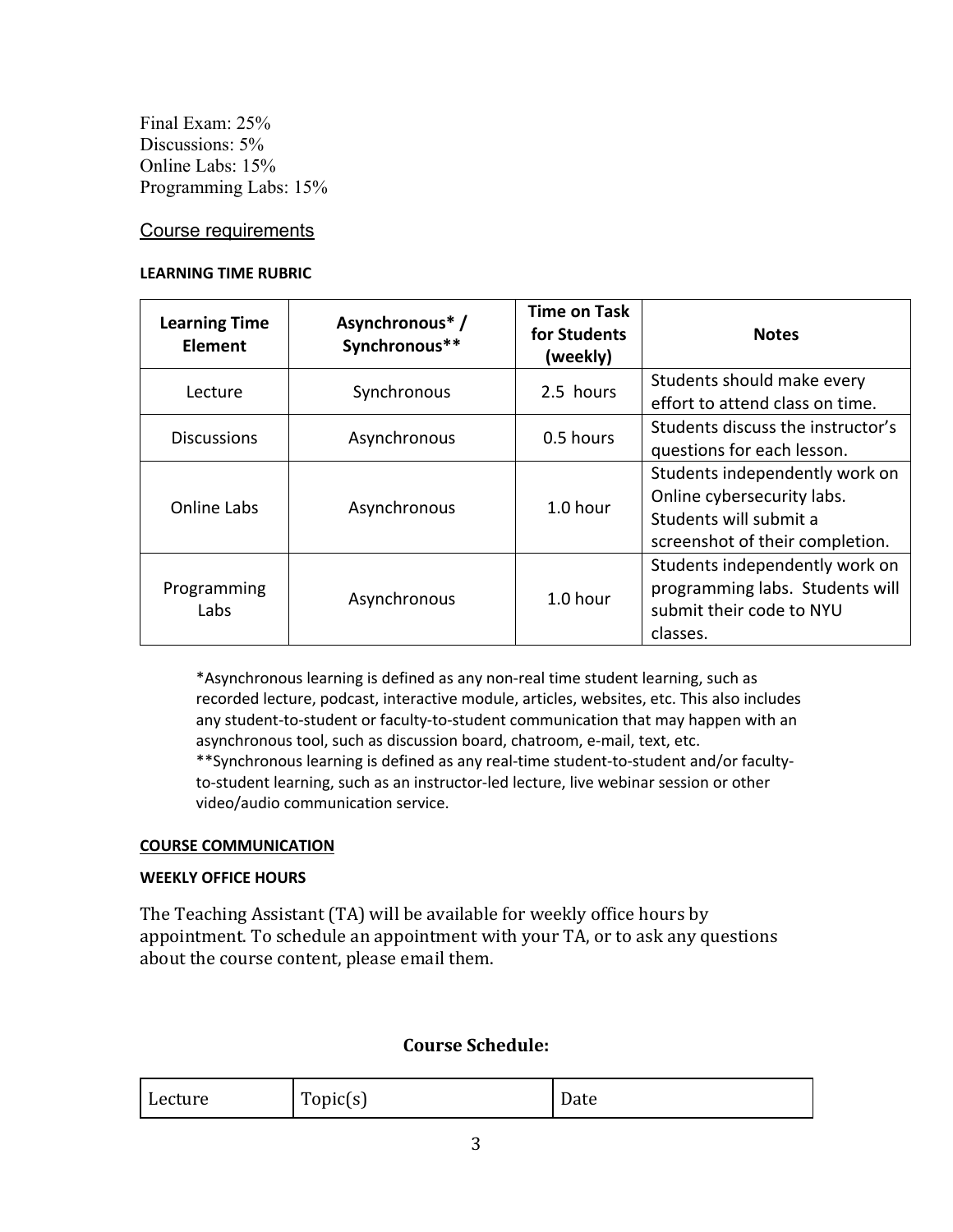| Lecture 1          | <b>Introduction to the Course</b>                              | 2/2/2021  |
|--------------------|----------------------------------------------------------------|-----------|
| Lecture 2          | <b>Security Design Principles</b>                              | 2/9/2021  |
| Lecture 3          | <b>Threat Modeling</b>                                         | 2/16/2021 |
| Lecture 4          | <b>Security Policies</b>                                       | 2/23/2021 |
| Exam 1             | <b>Covers Lectures 1-4</b>                                     | 3/2/2021  |
| Lecture 5          | <b>Access Control (1):</b><br><b>Operating Systems, phones</b> | 3/9/2021  |
| Lecture 6          | <b>Authentication and IAM</b>                                  | 3/16/2021 |
| Lecture 7          | Access Control (2): IFC, O-<br>Cap                             | 3/23/2021 |
| Lecture 8          | <b>Containerization: VMs, SFI,</b><br><b>DoS</b>               | 3/30/2021 |
| Exam <sub>2</sub>  | <b>Covers Lectures 5-8</b>                                     | 4/6/2021  |
| Lecture 9          | <b>Privacy and Key</b><br><b>Management</b>                    | 4/13/2021 |
| Lecture 10         | Software validity and rights                                   | 4/20/2021 |
| Lecture 11         | <b>Injection attacks and</b><br>defenses                       | 4/27/2021 |
| Lecture 12         | Cryptography                                                   | 5/4/2021  |
| <b>Reading Day</b> | <b>NO CLASS</b>                                                | 5/11/2021 |
| <b>Final Exam</b>  | <b>Covers Lectures 1-12</b>                                    | 5/18/2021 |

# **Discussion Board Grading Rubric:**

| <b>Criteria</b> | 0 Points -          | 1 Point - Needs | 2 Points -          | 3 Points - |
|-----------------|---------------------|-----------------|---------------------|------------|
|                 | <b>Unacceptable</b> | Improvement     | <b>Satisfactory</b> | Excellent  |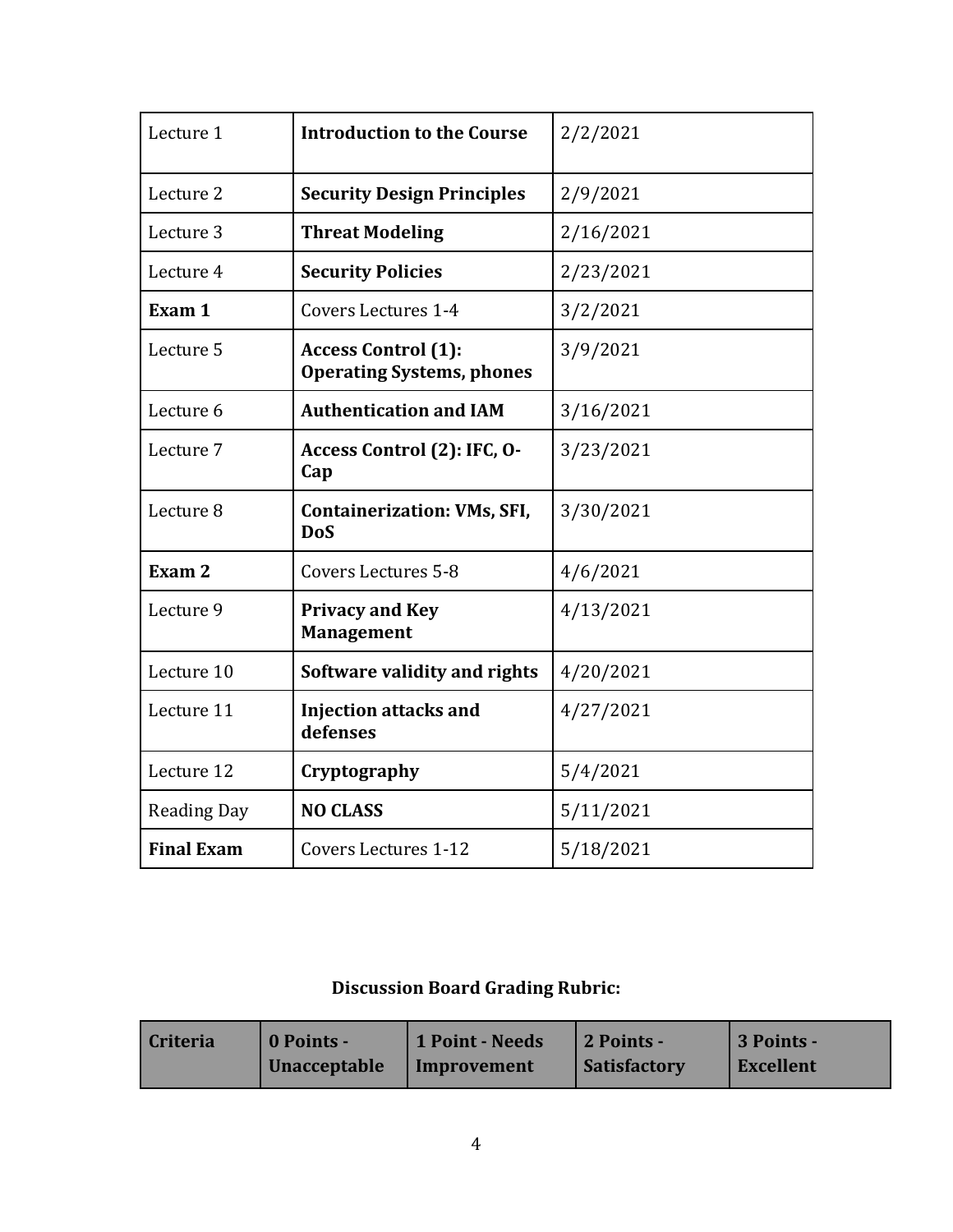| <b>Initial</b><br><b>Posting</b><br>Timing &<br>Relevance  | Zero posts or<br>does not meet<br>the<br>instructor's<br>timeline and<br>requirements.                                                  | <b>Superficial</b><br>thought.<br><b>Addressed</b><br>limited aspects<br>relevant to the<br>prompt and does<br>not demonstrate<br>an understanding<br>of key concepts.<br><b>Met partial</b><br>elements of<br>instructor<br>timeline and<br>requirements | <b>Thoughts were</b><br>well developed<br>and addressed<br>basic aspects<br>relevant to the<br>prompt and<br>demonstrated<br>base knowledge<br>of concepts.<br>The student<br>mostly met<br>instructor<br>timeline and<br>requirements. | <b>Thoughts were</b><br>well developed<br>and fully<br>addressed all<br>aspects relevant<br>to the prompt.<br><b>Demonstrated</b><br>excellent<br>integration of<br>key concepts.<br>Met or exceeded<br>instructor<br>timeline and<br>requirements. |
|------------------------------------------------------------|-----------------------------------------------------------------------------------------------------------------------------------------|-----------------------------------------------------------------------------------------------------------------------------------------------------------------------------------------------------------------------------------------------------------|-----------------------------------------------------------------------------------------------------------------------------------------------------------------------------------------------------------------------------------------|-----------------------------------------------------------------------------------------------------------------------------------------------------------------------------------------------------------------------------------------------------|
| <b>Reply</b><br><b>Postings</b><br>Timeline &<br>Relevance | Zero replies, or<br>replies not<br>relevant to<br>discussion<br>topics                                                                  | <b>Replies were</b><br>limited in<br>relevance or did<br>not enrich<br>discussion (e.g.<br>agrees or<br>disagrees) or met<br>partial elements<br>of instructor<br>timeline and<br>requirements.                                                           | <b>Elaborated on</b><br>posts with<br>further<br>comment or<br>observation,<br>relevant to the<br>topic. The<br>student mostly<br>met instructor<br>timeline and<br>requirements.                                                       | <b>Demonstrated</b><br>analysis of<br>others' posts,<br>included<br>meaningful<br>comments.<br><b>Offered</b><br>thoughtful<br>insight. Met or<br>exceeded<br>instructor<br>timeline and<br>requirements.                                           |
| Clarity &<br><b>Mechanics</b><br>&<br>Reference            | Zero posts, or<br>posted<br>unorganized<br>content that<br>may contain<br>multiple<br>grammatical<br>or spelling<br>errors or may<br>be | <b>Communicated in</b><br>a somewhat<br>unorganized<br>manner, with<br>some errors in<br>clarity and/or<br>grammatical or<br>spelling errors.<br><b>Partially met</b><br>instructor                                                                       | Communicated<br>and<br>contributed<br>valuable<br>information<br>with minor<br>errors in clarity<br>and/or<br>grammatical or<br>spelling errors.                                                                                        | Communicated<br>and contributed<br>to discussions<br>with clear,<br>concise<br>comments<br>formatted in an<br>easy to read<br>style with no<br>grammatical or                                                                                       |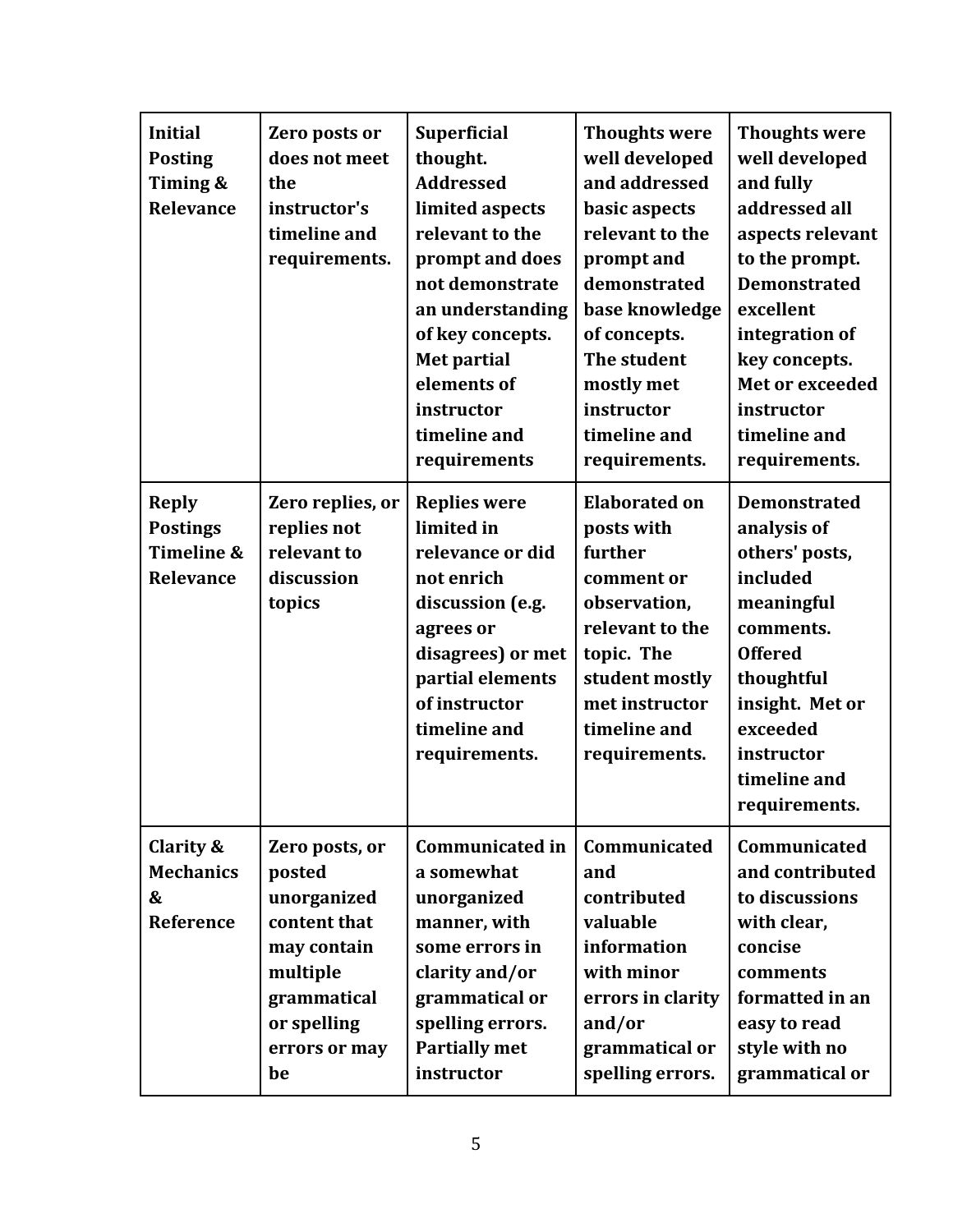| inappropriate.<br>The student<br>did not meet<br>the<br>instructor's<br>requirements<br>for references<br>and citations. | requirements for<br>references and<br>citations. | The student<br>mostly met<br>instructor<br>requirements<br>for references<br>and citations. | spelling errors.<br>Met or exceeded<br>instructor<br>requirements<br>for references<br>and citations. |
|--------------------------------------------------------------------------------------------------------------------------|--------------------------------------------------|---------------------------------------------------------------------------------------------|-------------------------------------------------------------------------------------------------------|
|--------------------------------------------------------------------------------------------------------------------------|--------------------------------------------------|---------------------------------------------------------------------------------------------|-------------------------------------------------------------------------------------------------------|

#### **Moses Center Statement of Disability**

If you are student with a disability who is requesting accommodations, please contact New York University's Moses Center for Students with Disabilities (CSD) at 212-998-4980 or mosescsd@nyu.edu. You must be registered with CSD to receive accommodations. Information about the Moses Center can be found at www.nyu.edu/csd. The Moses Center is located at 726 Broadway on the 3rd floor.

# **NYU School of Engineering Policies and Procedures on Academic Misconduct – complete Student Code of Conduct here**

A. Introduction: The School of Engineering encourages academic excellence in an environment that promotes honesty, integrity, and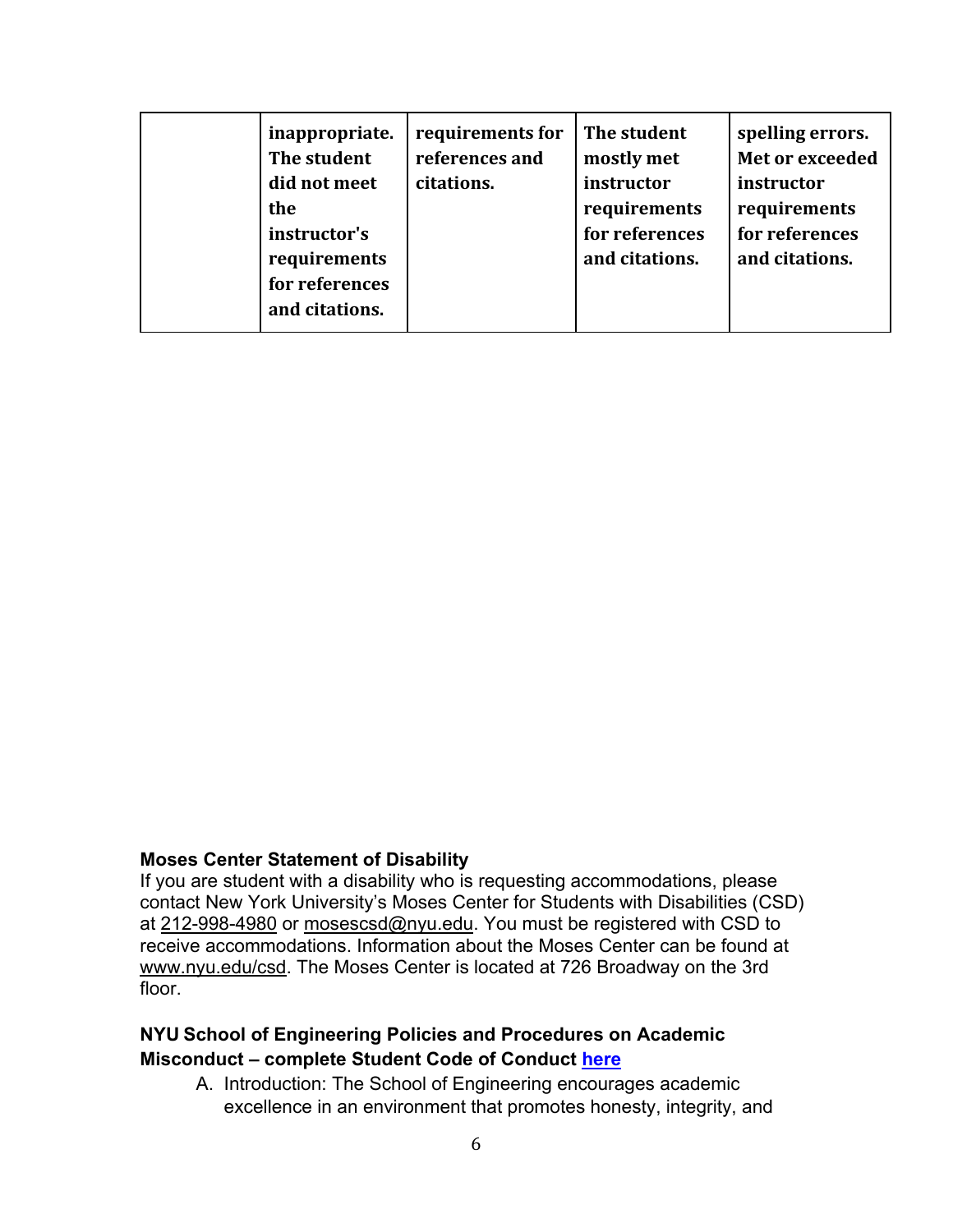fairness, and students at the School of Engineering are expected to exhibit those qualities in their academic work. It is through the process of submitting their own work and receiving honest feedback on that work that students may progress academically. Any act of academic dishonesty is seen as an attack upon the School and will not be tolerated. Furthermore, those who breach the School's rules on academic integrity will be sanctioned under this Policy. Students are responsible for familiarizing themselves with the School's Policy on Academic Misconduct.

- B. Definition: Academic dishonesty may include misrepresentation, deception, dishonesty, or any act of falsification committed by a student to influence a grade or other academic evaluation. Academic dishonesty also includes intentionally damaging the academic work of others or assisting other students in acts of dishonesty. Common examples of academically dishonest behavior include, but are not limited to, the following:
	- 1. Cheating: intentionally using or attempting to use unauthorized notes, books, electronic media, or electronic communications in an exam; talking with fellow students or looking at another person's work during an exam; submitting work prepared in advance for an in-class examination; having someone take an exam for you or taking an exam for someone else; violating other rules governing the administration of examinations.
	- 2. Fabrication: including but not limited to, falsifying experimental data and/or citations.
	- 3. Plagiarism: intentionally or knowingly representing the words or ideas of another as one's own in any academic exercise; failure to attribute direct quotations, paraphrases, or borrowed facts or information.
	- 4. Unauthorized collaboration: working together on work meant to be done individually.
	- 5. Duplicating work: presenting for grading the same work for more than one project or in more than one class, unless express and prior permission has been received from the course instructor(s) or research adviser involved.
	- 6. Forgery: altering any academic document, including, but not limited to, academic records, admissions materials, or medical excuses.

## **NYU School of Engineering Policies and Procedures on Excused Absences – complete policy here**